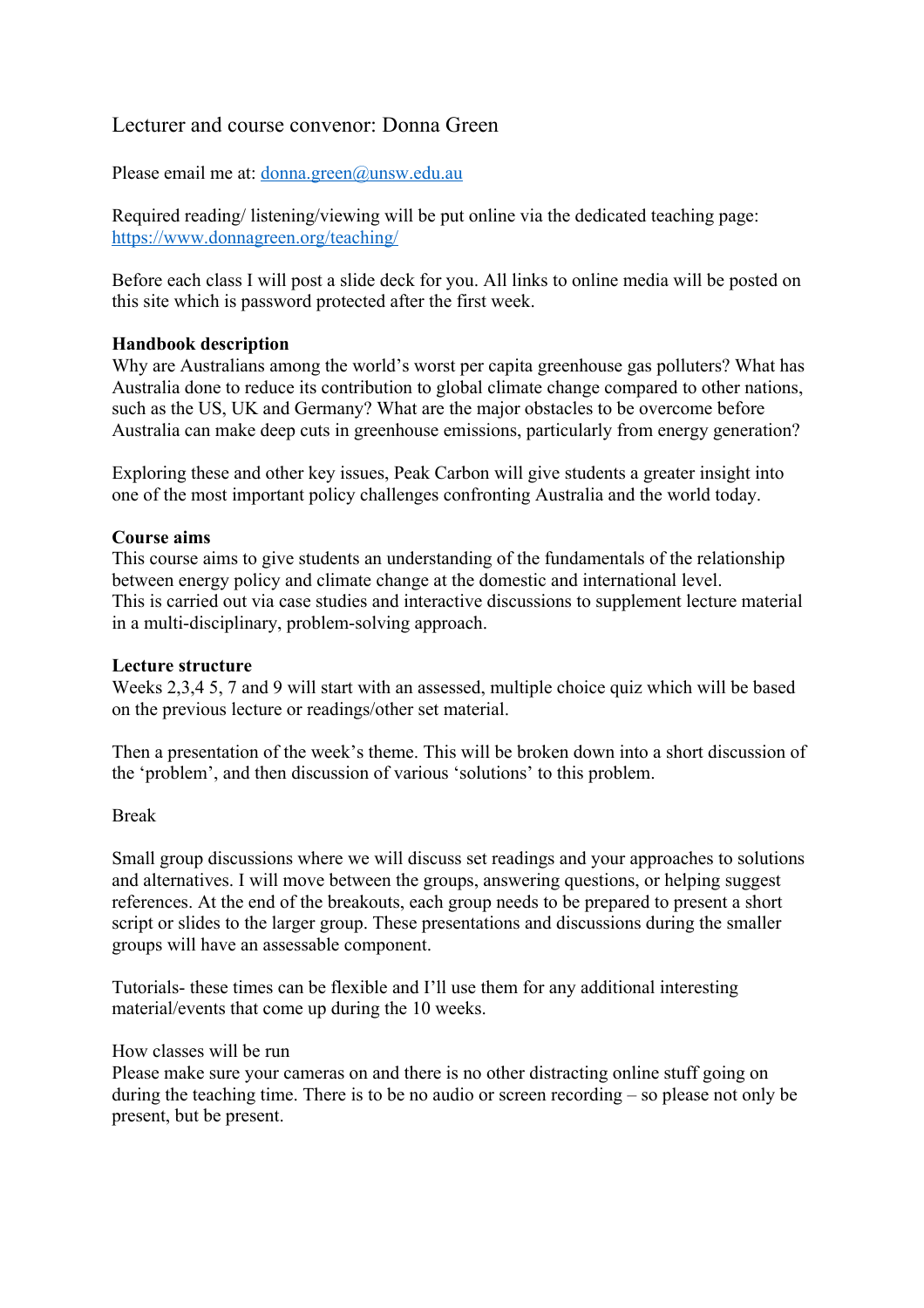#### **Assessments**

| Assessment task                    | Length              | Weight | Due date         |
|------------------------------------|---------------------|--------|------------------|
| In class multiple choice           | $\sim$ 15 mins      | 25%    | In class         |
| quiz                               |                     |        |                  |
| Presentations and participation in | ongoing             | 16%    | In class         |
| discussions                        |                     |        |                  |
| Essay                              | $2500$ words + refs | 40%    | week 7 in class  |
|                                    |                     |        |                  |
| Final in-class test                | $\sim$ 1.5 hr       | 19%    | week 10 in class |

# Assignment Submission

• Class participation mark and multiple choice quizzes will be discussed in the first class. • Essay must be handed in soft copy in .doc form to Donna. A soft copy completed cover sheet must be signed off to confirm this is your own work.

## Assignment Extensions

A student may apply to the lecturer for an extension to the submission date of an assignment. Requests for extension must be made before the submission due date, and must demonstrate exceptional circumstances, which warrant the granting of an extension. If medical grounds preclude submission of assignment by due date, contact should be made with subject coordinator as soon as possible. A medical certificate will be required for late submission and must be appropriate for the extension period.

COVID is making things hard for all. Please discuss any issues ASAP with me (send email) so we can try to make necessary accommodations.

### Late Submission of Assignments

Assignments submitted after the due or extended date will incur a 50% penalty of the maximum marks available for that assignment. That means that an essay handed in anytime after 11am on the due date but before 11am on the day after the due date cannot get more than 50% (as 50% will be deducted for lateness automatically). This means both the signed cover sheet AND soft copy essay in .doc form must be in by this time otherwise the essay will not get marked. Assignments received more than 2 calendar days after the due or extended date will not be allocated a mark unless prior explained reasons are provided.

# ATTENDANCE

To successfully complete this unit you are required to attend minimum 80% of classes. If this requirement is not met you will fail the unit. I will keep attendance records. This means you can afford 'not' to be at 2 weeks only without good reason (i.e. medical certificates etc.). COVID may make this difficult. Please get in touch with me if there are issues!

Learning and teaching outcomes from this course include:

Learning outcomes are the skills and capabilities we hope this course will help you to attain – what we have in mind while we're teaching. They include the ability to:

1. Outline the key drivers of the climate system, interactions between climate system components and the mechanisms involved in anthropogenic climate change.

2. Critically analyse relevant material from a range of scientific and public information sources.

3. Describe the scientific method, the peer review process and explain how these are embodied in Intergovernmental Panel on Climate Change best practices.